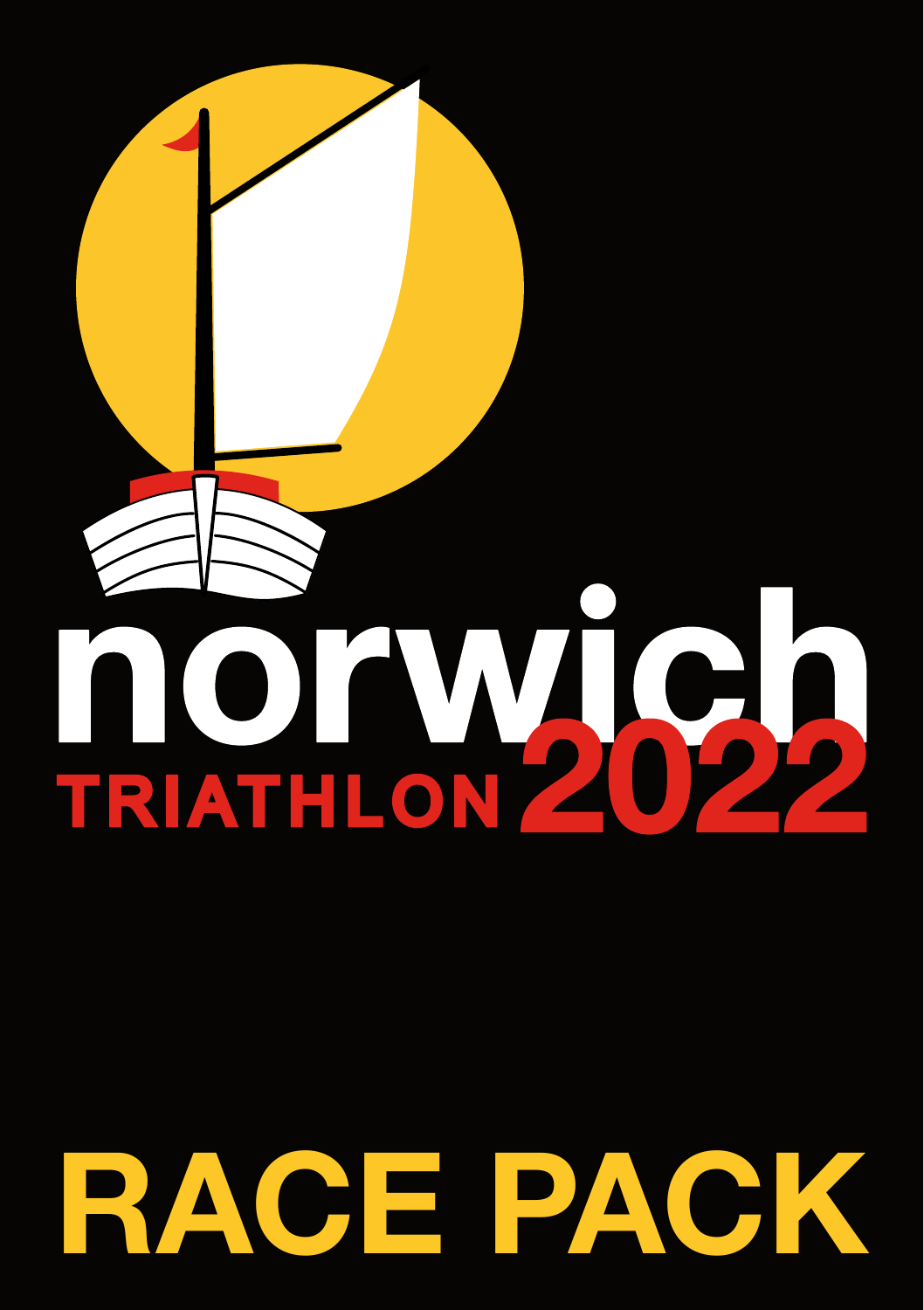Tri-Anglia Triathlon club is proud to be delivering the 17th Annual Norwich Triathlon on Sunday 26th June 2022.

Held in the stunning Whitlingham Country Park in Norwich, competitors get to swim in the vast open waters of Whitlingham Broad. This is followed by a cycle race through picturesque South Norfolk's country roads and culminates in an off-road run round the lake to the finish line. The day itself will host two separate races over the distances of a Sprint and a Standard distance race including a relay option for the Standard race. This makes the Norwich Triathlon fully inclusive and the perfect event for those new to the sport and open water swimming, as well as those who are trying to improve their race.

Tri-Anglia is a voluntary led club which was formed in 1992 to develop and promote the sports of triathlon in and around Norfolk. In 2018 it became a Charitable Incorporated Organisation registered with the Charities **Commission** 

The Club now boasts over 600 members including a junior section. Membership is unique in its makeup of an almost 50:50 split between males and females. The Club Trustees and committee are responsible for ensuring training opportunities are available for all abilities and with an annual training programme in place everyone is able to join in the sessions. These include both pool and open water swimming, indoor cycling, running, aquathlons and there are even Duathlons held at the Lotus Race Track just outside Norwich.

This year we are also excited to host the first Norfolk Senior Schools wave in our Sprint Distance race. This is supported by Norwich School. If you are taking part in this race please follow the instructions that follow for the Sprint race.

To join our club visit *[www.tri-anglia.co.uk/membership](https://www.tri-anglia.co.uk/membership)*

All of the event marshals and organisers are volunteers and their time is invaluable to the success of the club and Norwich Triathlon so please do give them a huge heartfelt thank you throughout the event.

Have a fantastic time with us and a great race.

Jane Hannah Race Director, 2022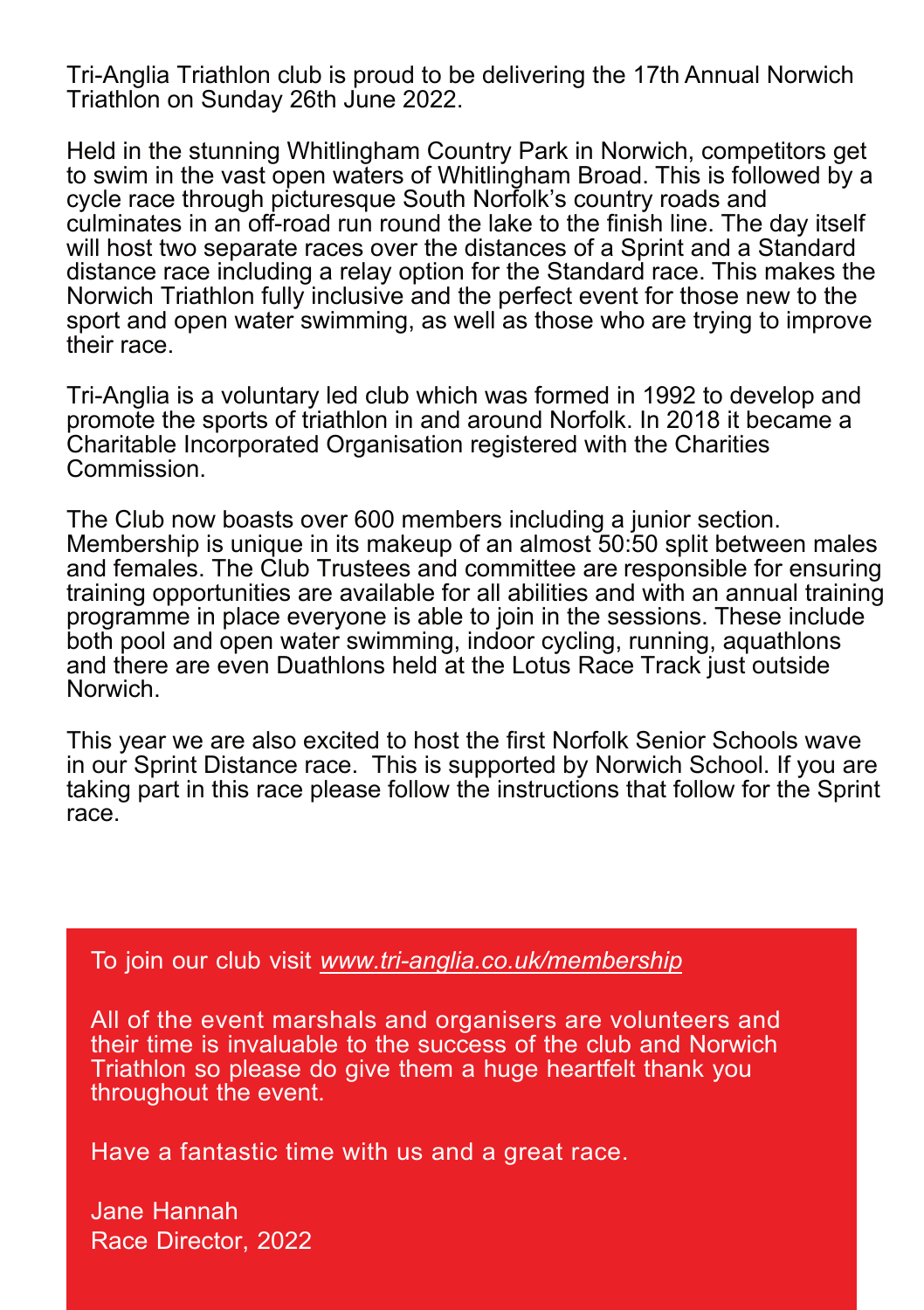### **Location** Whitlingham Country Park, Trowse, Norwich, NR14 8TR



### **Getting there**

As triathletes, we need a clean environment to train and race in. One of the most important ways we can make our sport more sustainable is to reflect on the way we travel to events. Traveling by public transport is more environmentally friendly than driving. If you must drive, consider vehicle sharing.

### **Car parking**

If you must drive Whitlingham Park Car Parks are operated by RCP who have kindly agreed to a discounted day rate of £4.50 for all competitors who register online ahead of the event.

Please go to *[rcpparking.com](https://www.rcpparking.com)* and select "future bookings". Follow the process through to the end, confirm, and enter the code **TRI22WHIT450** at the checkout.

Please only book The Old Quarry car park or Lime Avenue (the discount won't work for the other Whitlingham car parks).

This rate is only available when you pre-book and on the day costs will be higher. Please note the Norwich Triathlon organisers will NOT be able to help with change for the machines.

Parking is the responsibility of all competitors and Norwich Triathlon will not take any responsibility for any parking tickets.

**Please do not park along Whitlingham Lane. Restricted parking is enforced in this area for the duration of the event**.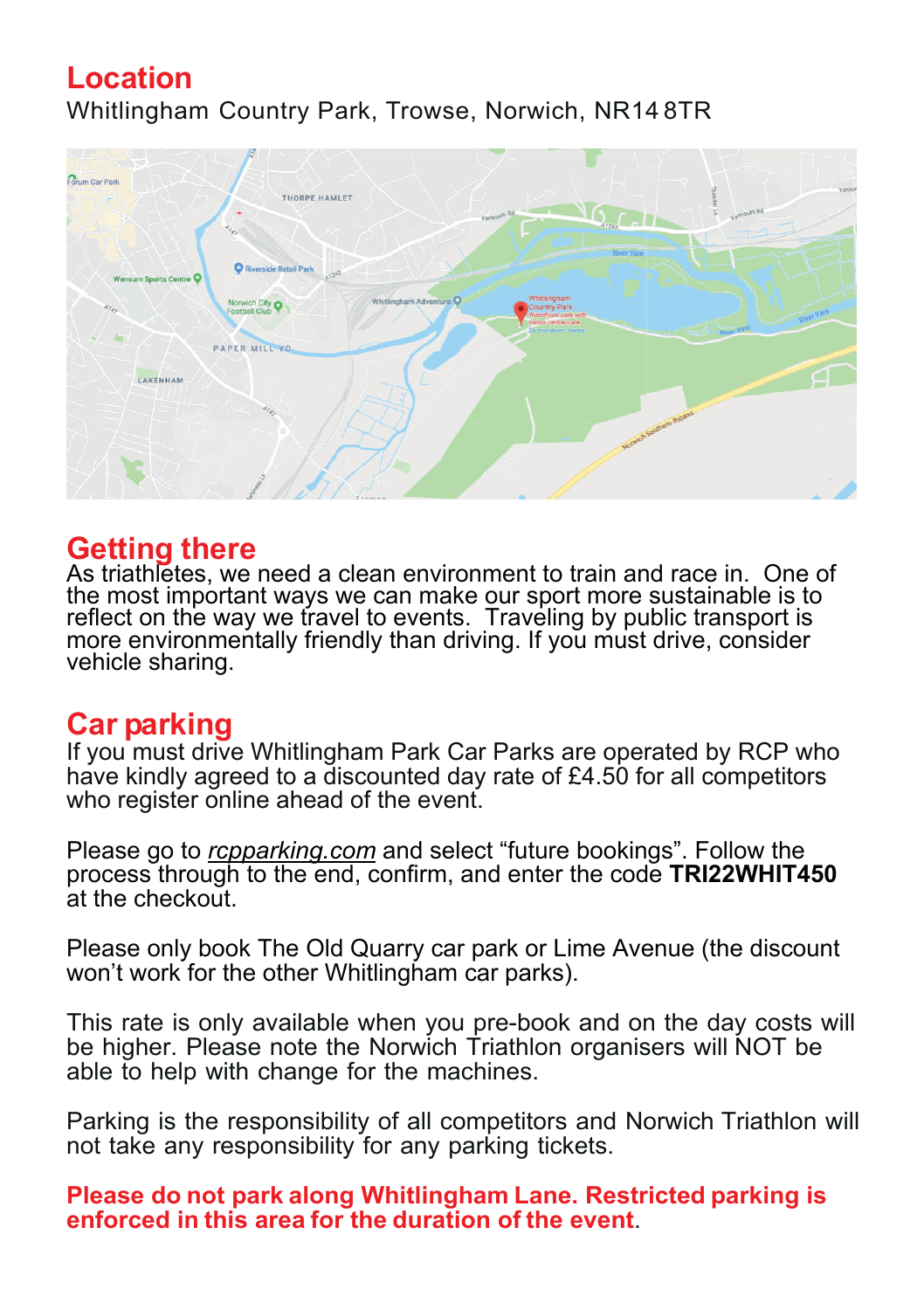### **Race briefing**

The race will be run under British Triathlon (BT) rules and if any competitor wishes to read any particular rule(s), the full rule book is available on the *[British Triathlon website](https://www.britishtriathlon.org/competitionrules)*.

This year our race briefing has been posted as a video on YouTube for *Standard [and Sprint competitors](https://youtu.be/Yyl_7wz5_48)*, and an *[additional brief for Relay](https://youtu.be/YslBcacK8fY) teams*. **Please note there will be no race briefing on the day and it is therefore your responsibility to read and watch the information supplied to you.**

Extra information specific to Relay teams is flagged throughout this briefing with a blue rectangle in the left margin.

### **Decorum**

BT rules (22.5) state that attire must be fully fastened at all times, both front and back. That means that zips pulled down to expose the chest will be asked to refasten. Tri shorts and tops are allowed, but there must not be any gap between them - the front torso must be fully covered. Failure to comply is now a disqualification with no appeal. We know it gets hot on the run, but fully exposed chests are considered unsightly so should be covered. Men are able to be bare chested if changing in Transition whilst observing suitable modesty.

Triathlon England East Region has a zero tolerance policy for inappropriate behaviour exhibited towards any volunteer, other athlete or member of the public. Please race with respect for everyone around you. The same goes for littering - instant disqualification.

### **Technology**

A quick note on your gadgets. Sports gadgets are fine to use throughout (Garmin, TomTom, Polar etc). Please don't wear any kind of headphones during the Transition setup, race or Transition collection. All are liable to a disqualification according to BT rules.And don't be sneaky and pop them out when you think we can't see you. If we see a couple of wires dangling behind you, there is only one reason they were there!

Smart watches and 'phones can be used as a recording device to track your speed, but you cannot use them to make a call or send a text while racing or in the Transition area, or use them for music, photography or video<sup>T</sup>

### **Inhalers**

If you need to use your inhaler immediately before the race, you can leave it with a marshal who will stick your race number on it and take it to Registration.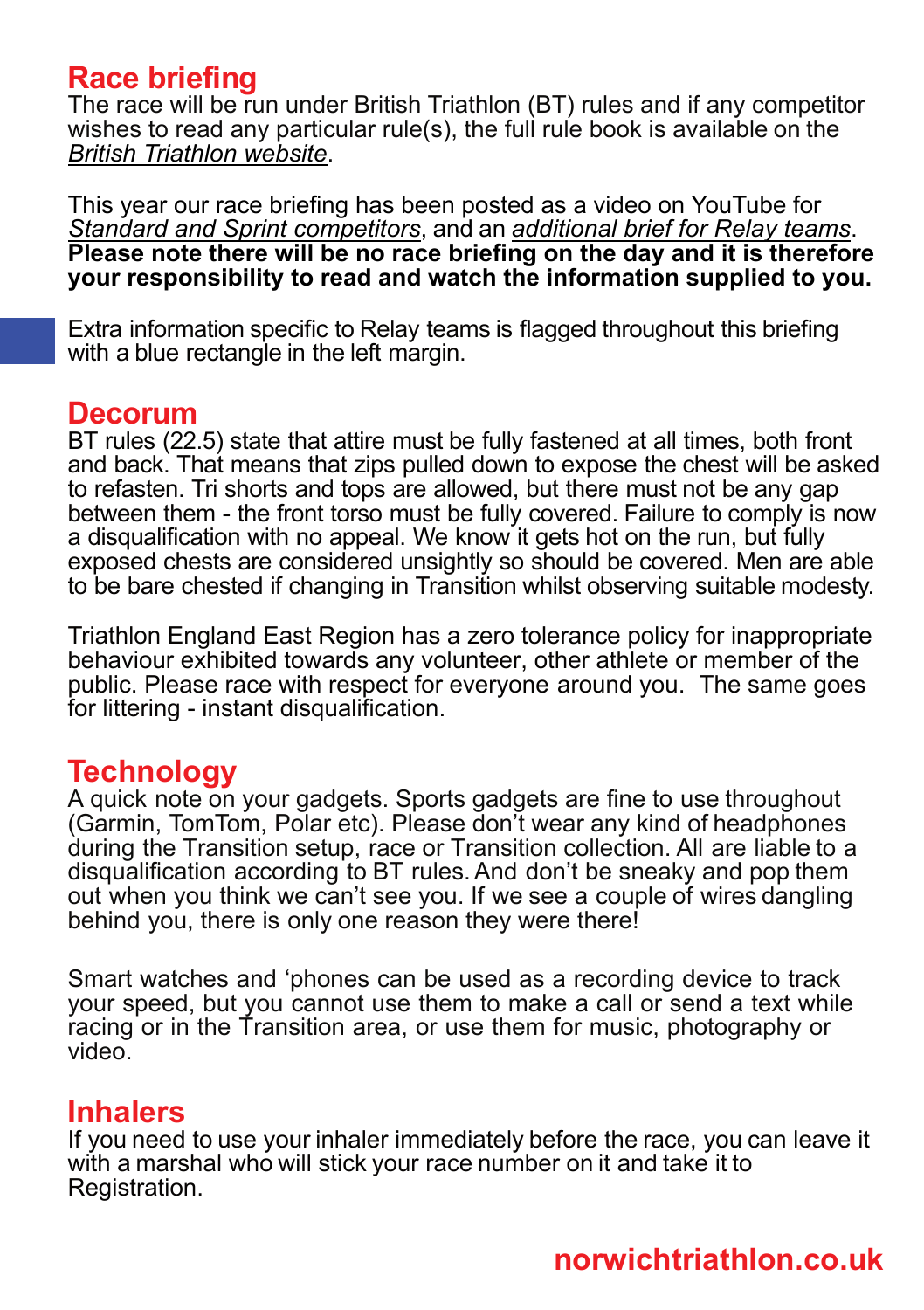# **On the day - Registration**

The first thing all competitors need to do is register for the race. This is where you will meet our lovely Registration team.

Registration is situated near the Flint Barn Café, you won't miss us with lots of Tri-Anglia flags and our friendly Marshals who will point you in the right direction.

Following the success of last years registration we are continuing this year with all race packs being placed in Transition. Therefore, you will pass through Registration with your bike. If you entered as a British Triathlon member you will be asked to show that your membership is in date and that you are a "Core" or "Ultimate" member. "Supporter" and "Essential" memberships do not include a race license. If your membership is not in date or does not include a race license then you will be required to pay for a Day Licence which is £6. **Please note we will only be able to accept card payments, NO CASH. Sadly we cannot accept American Express**.

You will be given your competitor number which we will write on your hand (don't worry it will wash off after the race). You will need this to find your bike racking spot where your race pack will be when you enter Transition.

For Relay teams only the relay swimmer needs to come to Registration, although you are all welcome to pass through.

You then make your way to Transition where our friendly team will help you find your number to rack your bike and collect your race pack.

### **The race pack includes:**

### Timing chip

You need to fasten this to your left ankle using the Velcro strap. The timing chip is used to ensure we can give you an accurate result at the end of the race as the chip connects when you pass over the race mats in each section of the race.

Please note we reserve the right to charge competitors  $£10$  for timing chips not returned to the organisers at the end of the race.

### Two stickers

One must be stuck to your bike helmet and the second to the seat post on your bike.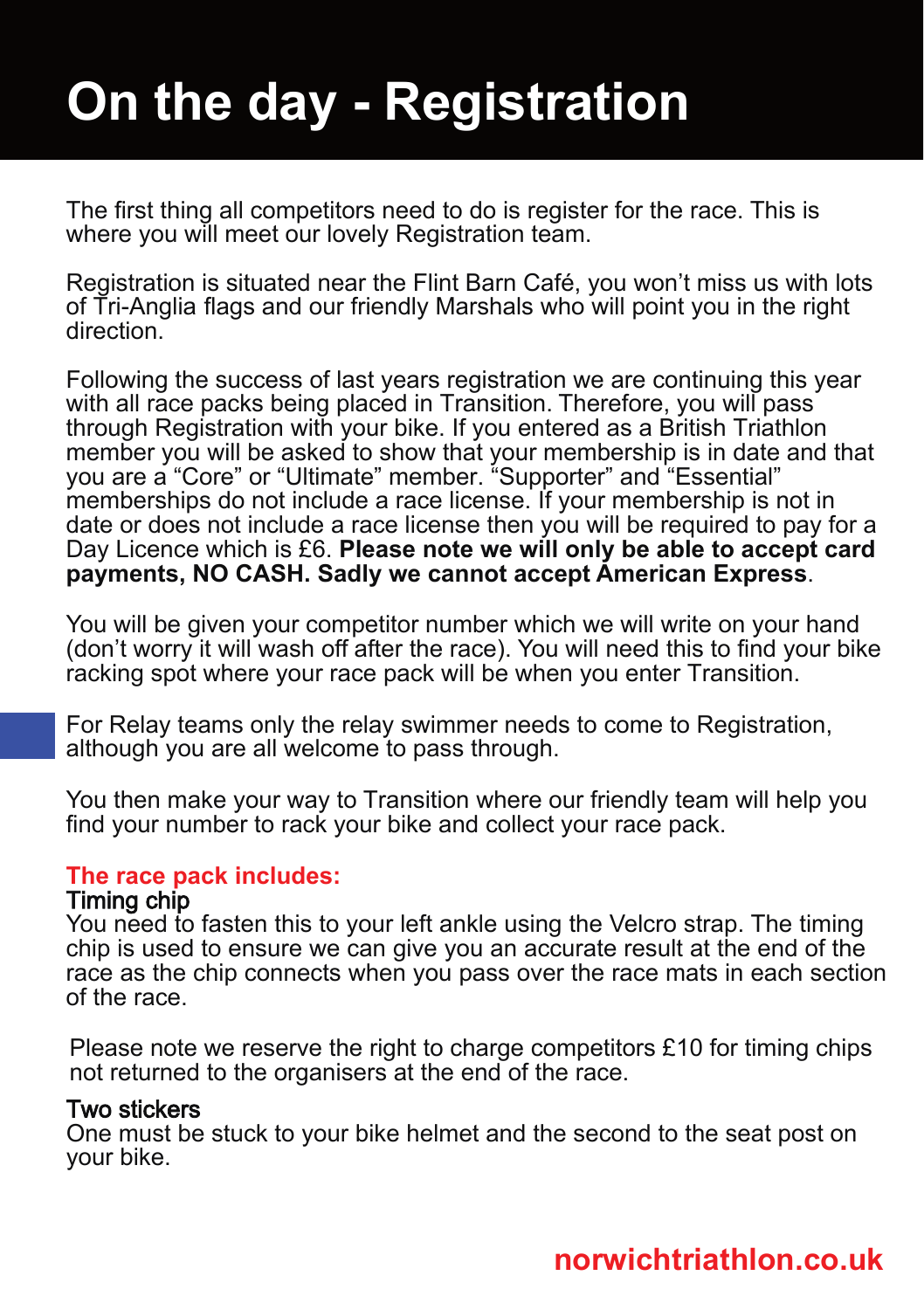### Race number

You will be provided with ONE NUMBER which needs to be attached to a race belt so that when you are on the bike it is on your back and on your front for the run. Your number must be clearly visible at all times except for in the swim.

**SWIM HATS WILL NOT BE PROVIDED** again this year. We took this decision because we end up with so many being left in Transition which isn't good for the environment. **PLEASE BRING YOUR OWN as swim hats must be worn.**

### **Registration will be open Sunday 06:00 - 07:45**

Registration **WILL NOT** be open on Saturday. Therefore, please arrive on Sunday 26th June between 06:00-07:45. After this time Registration will be closed and sadly you will not be able to race.

### **What to remember for Registration**

Arrive in plenty of time and within the times when Registration is open.

If you entered as a British Triathlon member you will need to show proof of your current (in date) British Triathlon membership. This must be the British Triathlon Core or Ultimate membership package which include a race licence.

If you entered as a British Triathlon Member and cannot provide proof of membership as above at registration you will be asked to purchase day membership at a cost of £6 (payable by card only - no cash). You will not be allowed to compete until this fee has been paid.

The next step is on to Transition…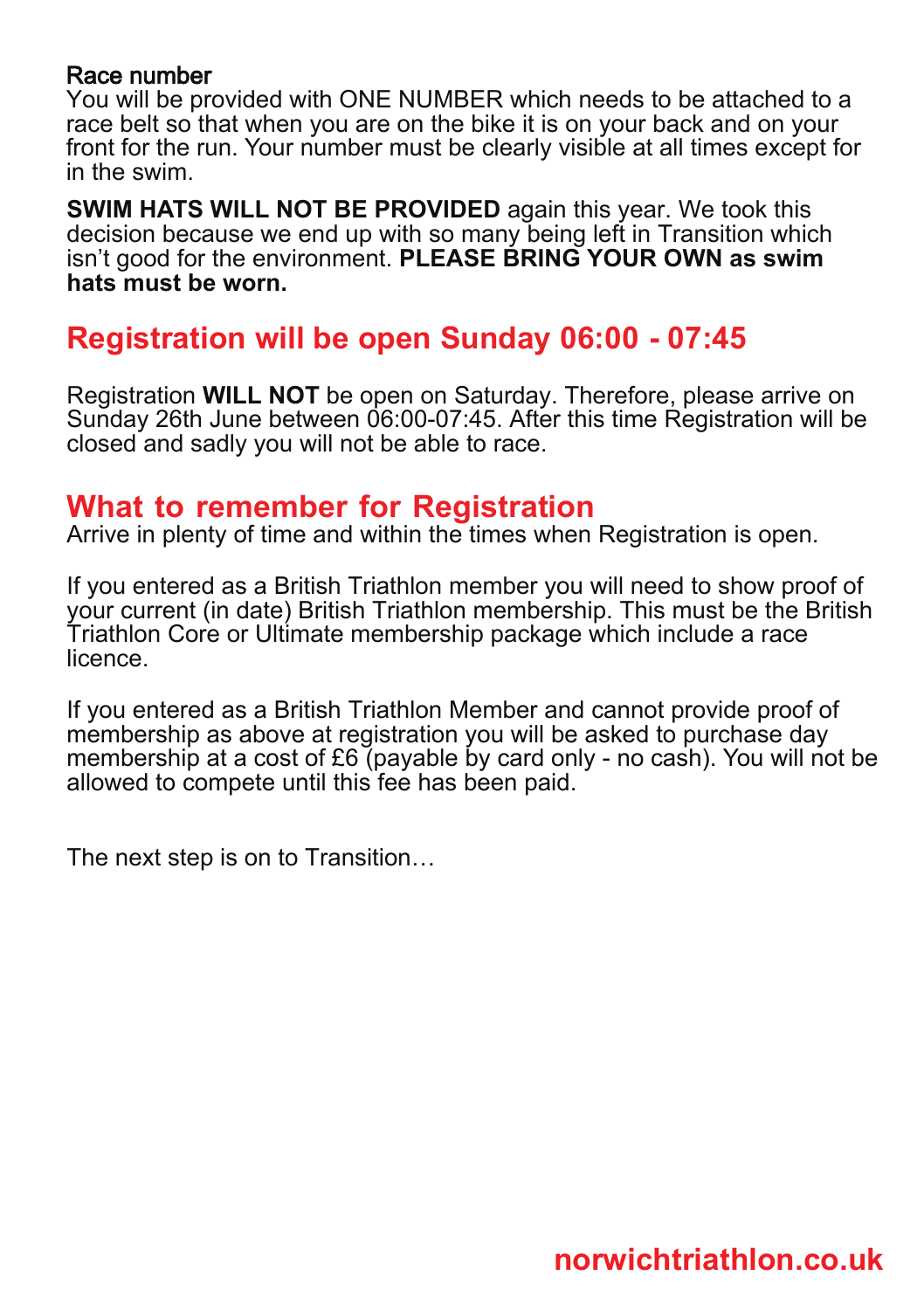# **On the day - Transition**

Once you have been through Registration and had your race number written on your hand you will be signposted to Transition.

### **Transition will be open from 06:00 - 08:00**

Rows of numbered racking will be found in Transition and our helpful Marshals will signpost you in the right direction for your number. You will take your kit including your bike to your spot where you will find your individual race pack. Remember, you will need to have your helmet on and strap done up for checking (and adjustment if needed) before you enter **Transition** 

Only the cyclist in the Relay team can enter Transition. The other team members will need to wait while they rack their bike (the swimmer may want to start heading towards the swim start).

Please respect other competitors space and face your bike in the direction that your number is facing on the rack. This will allow space for everyone because alternate bikes will be facing in opposite directions.

You can then lay out your helmet, shoes etc by (but not extending beyond) your front wheel. Lots of people will be on hand to help if you are unsure on what to do. Please remember not to try and mark your space in Transition as anything that looks like it is identifying a space will be removed.

Please note that you are not able to leave bags or boxes in Transition, but instead we will have an allocated area outside of Transition where you can leave these. Any bags or boxes left in Transition will be moved to this area by one of our Marshals.

After the race you must collect your bike and kit by 12:45. We will look to open Transition for this from approximately 11:30. You MUST have your race number to collect your kit. Our marshals will check that the stickers on your bike, helmet and race number all match.

Bike and kit collection will be considered complete by 12:45. Please collect your kit before this time as we will then be clearing up the secure perimeter fences and your kit will no longer be secure. Bikes and kit still in Transition after this time may be relocated to the Flint Barn walls so the site can be cleared.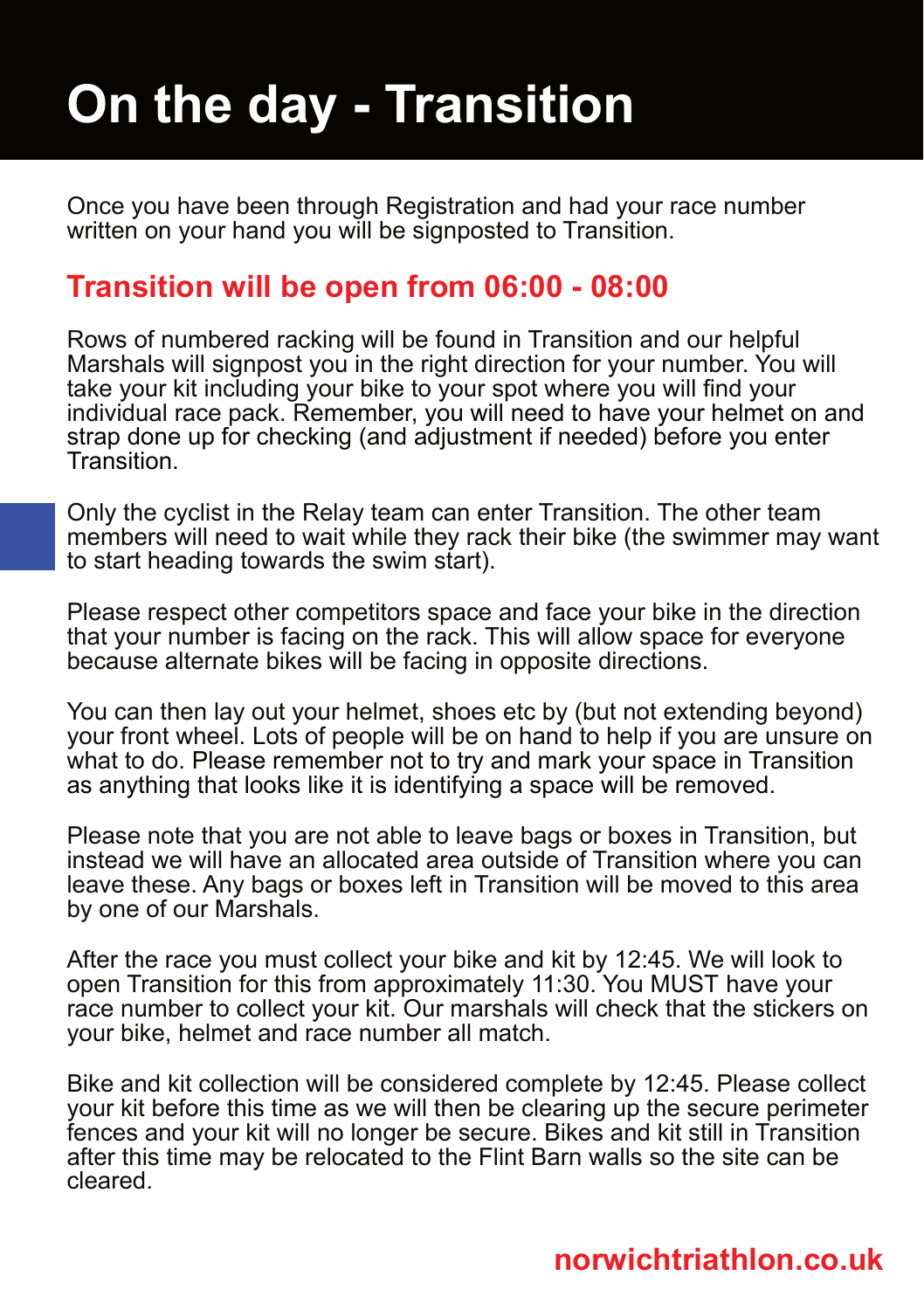# **The Event - swim section**

### **REMEMBER WE DO NOT PROVIDE HATS SO YOU MUST BRING YOUR OWN**

The swim will commence from the Open Water Centre which, looking at the lake from Transition is to your left. Please allow between five and ten minutes to walk to the start and leave any supporters behind at this stage. You may want to bring a pair of flip flops to walk down in, you can then pop these in our shoe bag which will then be taken to near the finish line by our Marshals. Any shoes not collected by 13:00 will be recycled.

We recommend that you use the toilets in or close to Transition before heading to the swim start as we cannot quarantee entry to the toilets closer to the start.

For Relay teams only swimmers should make their way to the swim start.

Listen out for our man on the microphone to usher you to the start, but we advise that all competitors taking part in the Standard distance event are at the swim start by 07:50 and Sprint competitors by 08:45. Relay team swimmers will start with the Standard competitors.

Following the success of the rolling start in 2021 and competitor feedback, we will once again be operating a rolling swim start. We will ask all competitors to gather by the swim time that best suits their expectations on the day. There will be clear signs marking these times and Marshals along the lakeside to assist.

You will then be ushered onto the pontoon and lined up in rows and told when to enter the water. Your time will start as you walk over the timing mat located by the water's edge. You must not dive in. Please familiarise yourself of the swim route by looking out for the buoys that will guide your direction. *[Maps are available on our web site](https://www.norwichtriathlon.co.uk/)* and will be available on the day.

Please note there will not be an opportunity to enter the water before you start.

Wet-suits are strongly advised for the swim, but under British Triathlon rules if the water temperature is above 22 degrees Celsius then the use of wetsuits will be forbidden.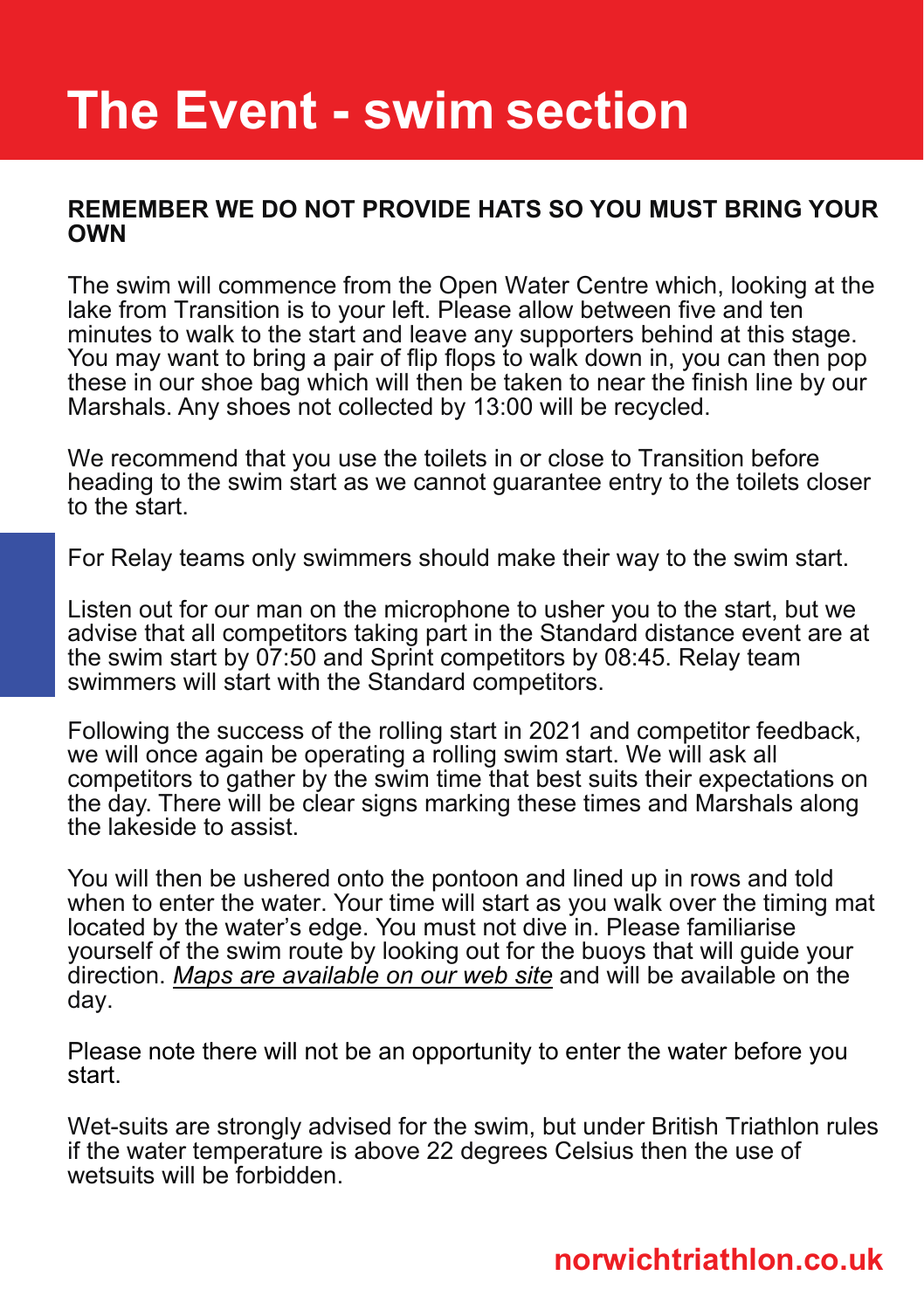All swim routes exit near the Transition area, which is marked by two buoys on each side and a pair of large exit flags. Upon exiting the water our marshals will point you in the right direction to collect your bike.

### **Transition 1**

Relay Teams - The swimmer exits the water and heads for Transition. The swim to cycle changeover is immediately before the entrance to the secure Transition area. When they reach the changeover area, the swimmer removes their timing chip and passes to the awaiting cyclist who should attach it to their left leg. The cyclist can wear their shoes, but NOT their cycle helmet which should be stored with their cycle in Transition.

Once in Transition you need to take off your wet-suit and prepare yourself for the bike. You must not pick up or remove your bike from the rack until your helmet is on your head and fastened.

The bike exit is at the opposite end of Transition from the swim entrance.

When you have got your helmet on you can walk/run with your bike to the exit of Transition. Once out of the Transition area and across the mount line, you can get on your bike and continue onto the bike course.

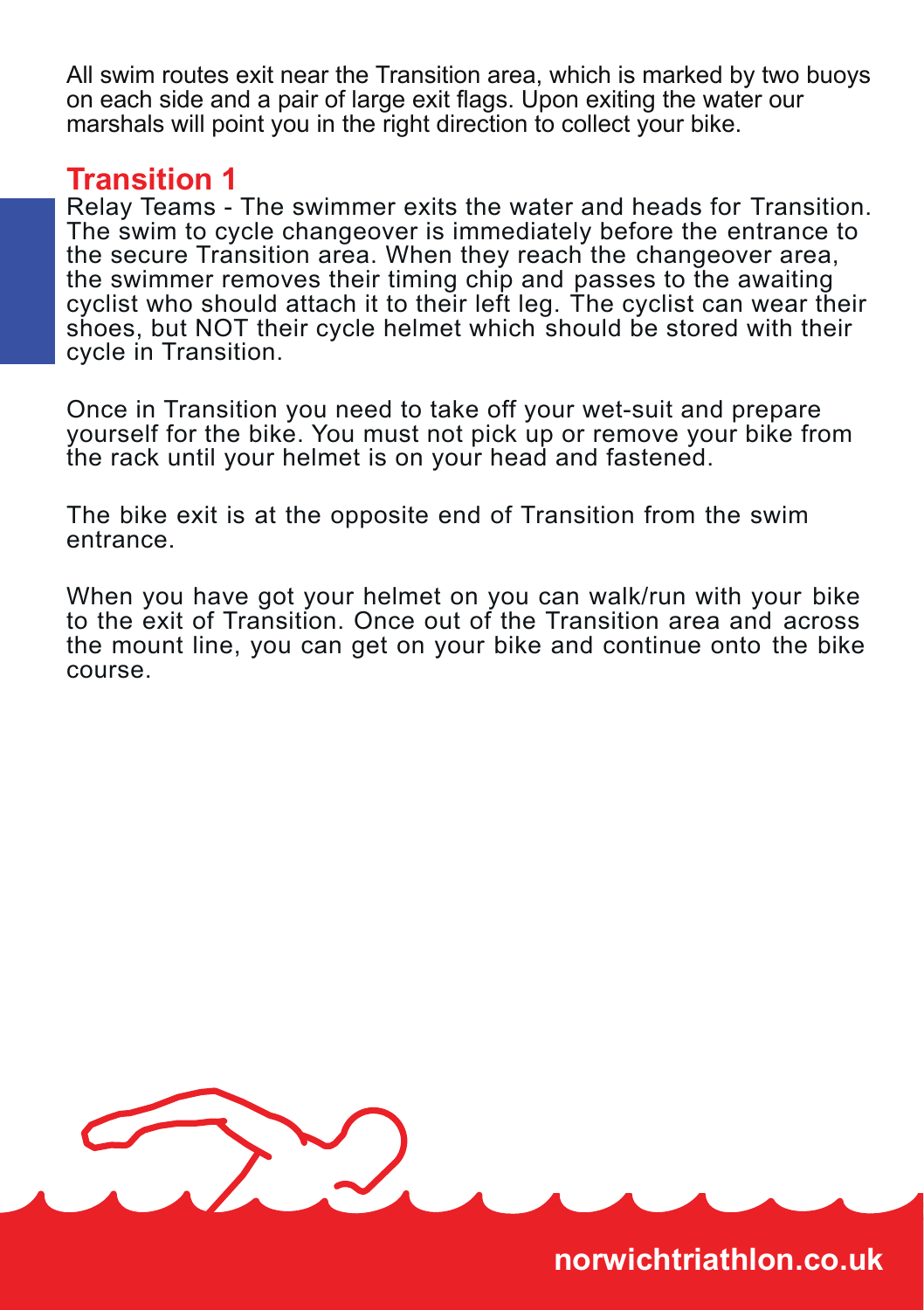## **The Event - bike section**

All competitors are required to abide by the Highway Code and follow the normal rules of the road. This includes obeying 'Give Way' and 'Stop' signs at junctions. Reckless riding will be grounds for disqualification and any infringement of the law and any subsequent legal action is the sole responsibility of the competitor.

The Standard bike distance is a single lap route of 38 km, while the Sprint bike distance is a single lap of route of 18km.

### *[Maps are available on our web site](https://www.norwichtriathlon.co.uk/)*.

Please note: conditions outside of our control may cause changes to the course. Should this happen, they will be communicated on the website prior to the day and will be communicated on the morning of the event.

There is one "stop and foot down" junction on the ride as Arminghall Lane turns right onto Stoke Road. It will be clearly marked and marshalled with red flags. Athletes must come to a complete stop, place their foot on the ground and then only proceed when they deem it safe to do so. Failure to comply will result in automatic disqualification for which there is no appeal.

Every competitor must ensure that his/her bicycle is in a safe and roadworthy condition. There will be a bike mechanic on site to sort any immediate issues. Competitors must wear the race numbers provided at all times throughout the cycling section of the event and in such a way that it is clearly visible from behind.

Cycle helmets approved by the BSI, ANSI, Snell or equivalent standards authorities must be worn and must be fastened before competitors remove their cycles from the transition racking.

Your race number must be visible from behind when you are on your bike so please make sure your race belt is positioned to allow this.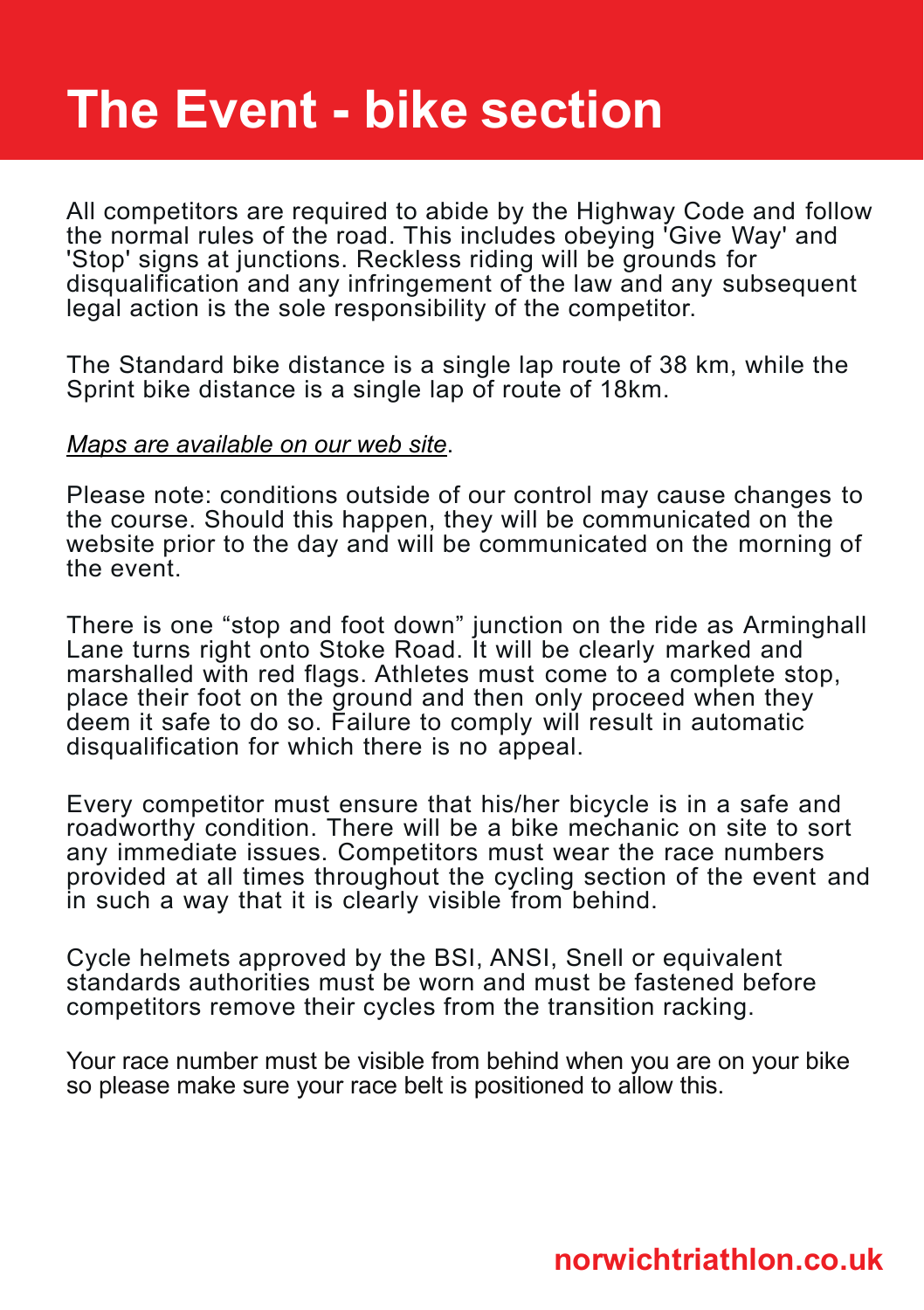Helmets must be worn and fastened up at all times during the cycling section of the event, including the return of the bike to the cycle rack. The strap should be tight enough to allow only two fingers placed horizontally inside the fastened strap. If your strap is seen to be too loose you will be asked to stop and tighten it, so make sure you don't adjust it after being checked in to Transition.

Drafting: the draft zone is now 10 metres measured from the front edge of the front tyre of the competitor in front. There is no longer a side zone and competitors have 20 seconds to pass through or drop back. Likewise, if overtaken the competitor has 20 seconds to drop out of the draft zone.

### **Transition 2**

Dismount from your bike before the dismount line (which is the same as the mount line) and run or walk with your bike, following the same route as on the way out, back to the Transition area to park your bike at the same position you took it.

Note: you must not unfasten or remove your helmet until your bike has been re-racked.

Relay teams - you must remove your cycle helmet and store with your cycle before exiting the secure Transition area. The run exit is at the opposite side to the bike entrance. The cycle to run relay change over is immediately outside the secure Transition area. Only once inside the change-over area can the cyclist remove their timing chip from their leg and pass onto the runner to secure to their ankle before starting the run.

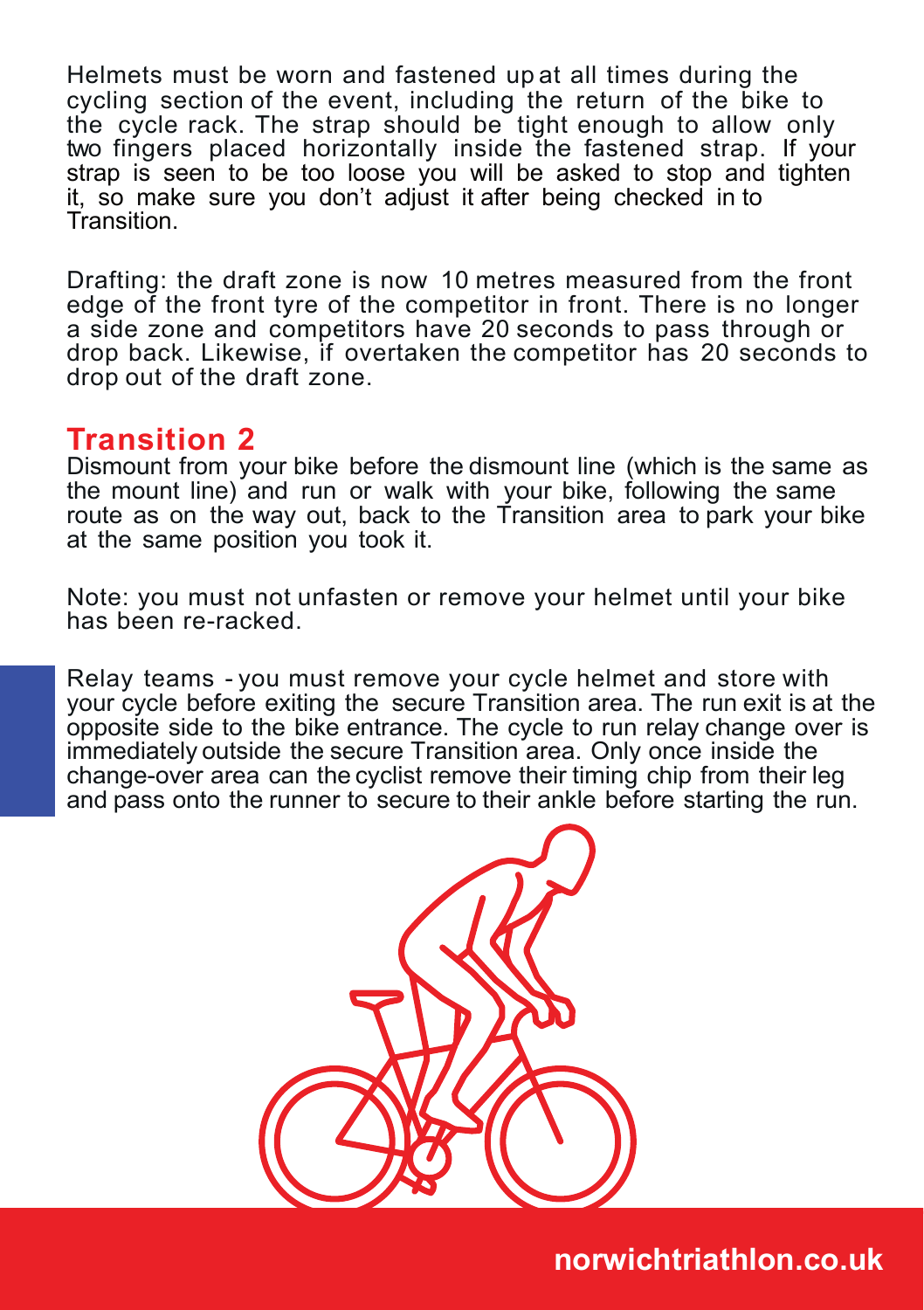# **The Event - run section**

The run route is on pathways and tracks that follow a loop around the main park area in an anticlockwise direction. The run extends from the lakeside into the surrounding woodland to return to the lake as a 5km circuit.

The Standard run distance is 2 laps of the course and the Sprint run distance 1 lap.

A timing mat will record each lap split to ensure you complete both laps. Water will be available during the run which you will pass on each lap.

Your race number must be clearly visible on your front at all times during the run so please turn your race belt round to allow for this. Competitors must follow the directions and instructions of all race officials

There will be other people using the country park and the paths, so please treat them respectfully.

### **Finish**

Under British Triathlon rules, competitors who have already finished, family members and supporters are not allowed to accompany you as you run or approach the finish line. We will be asking all competitors to take off their own timing chips and place these into a bucket. You will then collect your finisher medal to wear with pride.

Relay teams - your runner can collect 3 medals to pass onto their team mates. Relay teams cannot have their team mates join them over the finish line (sorry).

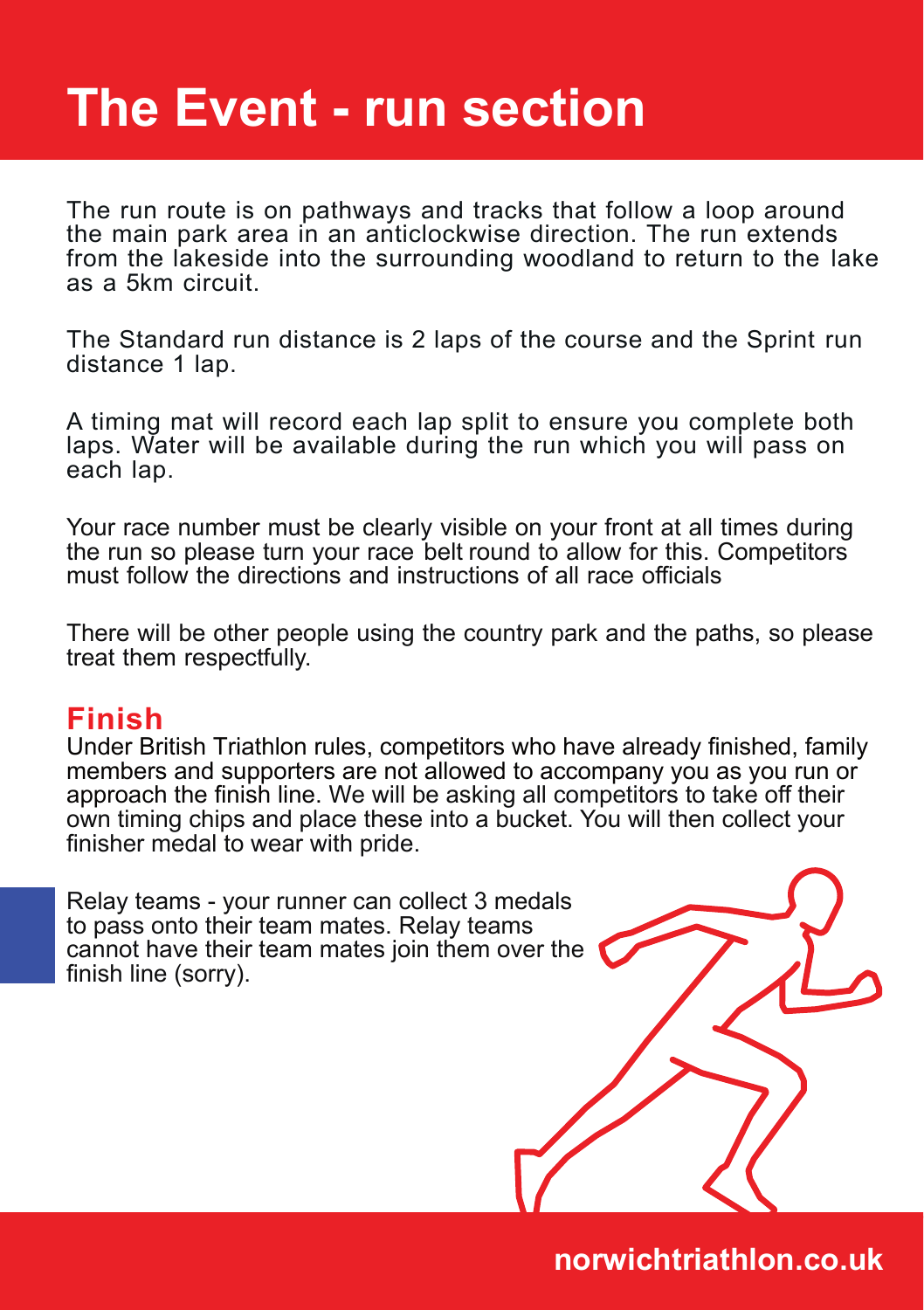# **A reminder of what to bring**

### **Swim**

**Goggles Swim hat** Swimmers/wetsuit/Tri suit

### **Bike**

Race number belt T-shirt or tri-top if not wearing a Tri-suit (this can be used for the run as well) Bike Bike shoes and socks Helmet and sunglasses Water bottle(s) Hand-held bike pump, spare inner tube and any tools you might need to mend a puncture

### **Run**

Running shoes Cap/visor Socks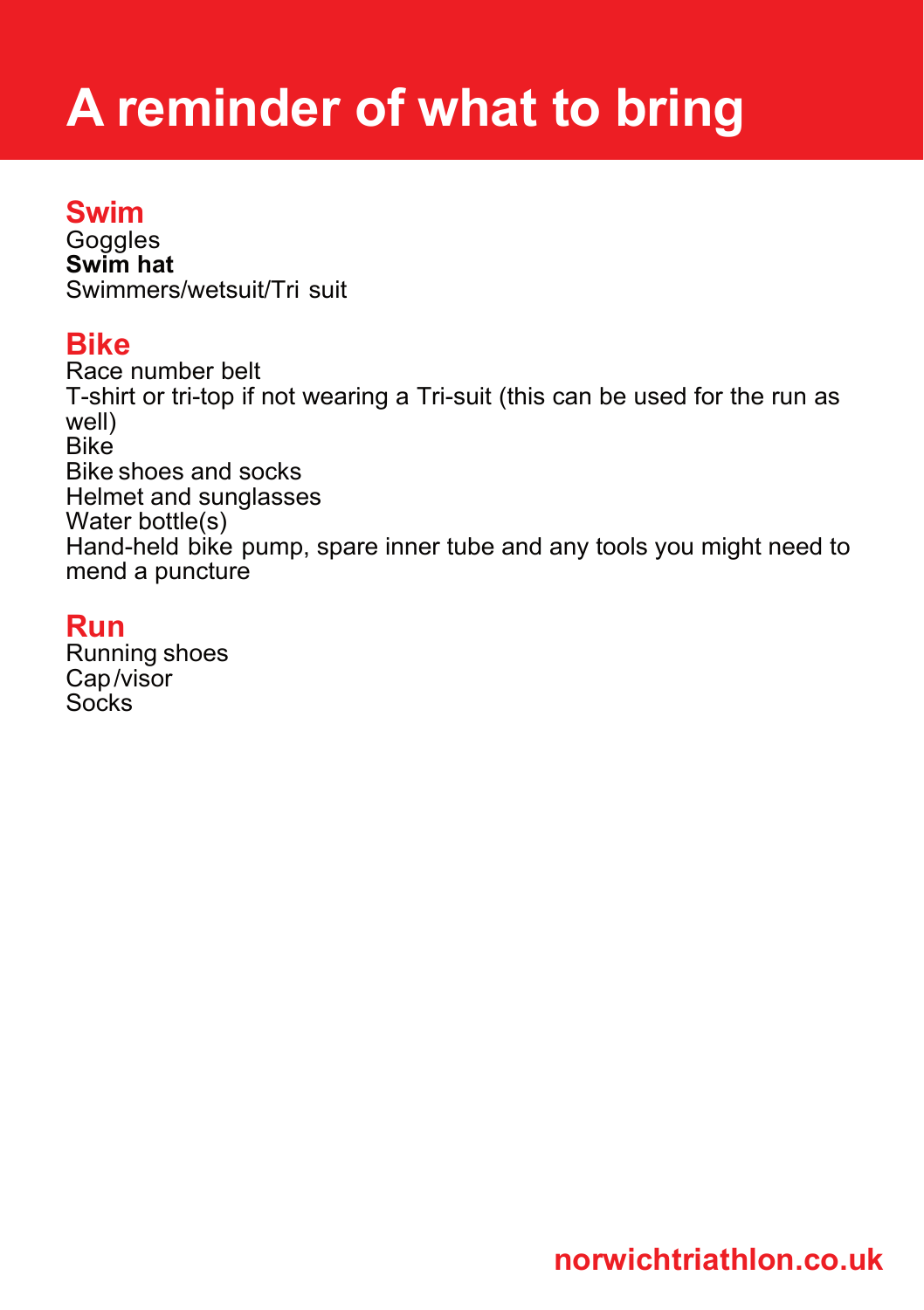### **Refreshments**

Water will be available for competitors on the run and at the finish area. Other refreshments will be available for purchase from our event caterers *[Moco Kitchen](https://mocokitchen.co.uk/)* and *[Blue Bear Coffee](https://bluebearcoffee.com/).* We are trying to do our bit for the environment so will not be providing plastic bottles of water at the end. Instead we will supply you with a biodegradable cup of water which you can then refill from the water available outside of the finish line.

### **Race results**

Use of chip timing will mean results will be available almost immediately. These will be put on the event web site as soon as possible after the event. Timing chips must be worn for the entire duration of the race and worn on the left ankle.

### **Toilets**

We will have a number of portaloos available to competitors which will be situated in Transition and close to the Registration area near the Flint Barn. We cannot guarantee that the toilets at the swim deck will be open, so we recommend you go before heading to the start! …but we won't tell anyone if you go in your wet suit!

### **Photographs**

We will have our official photographers out on the course and I would like to thank Chris Roberts and his team. We are making all official photos available free of charge to competitors. In return we will be popping our logo on all of them, so please share far and wide.

### **Prizes**

Everyone is a winner at the Norwich Triathlon and will receive their finisher medal after you cross the finish line!

There will be a "no more than one prize per athlete" rule for individuals.

Please listen out for announcements about prizes after the race.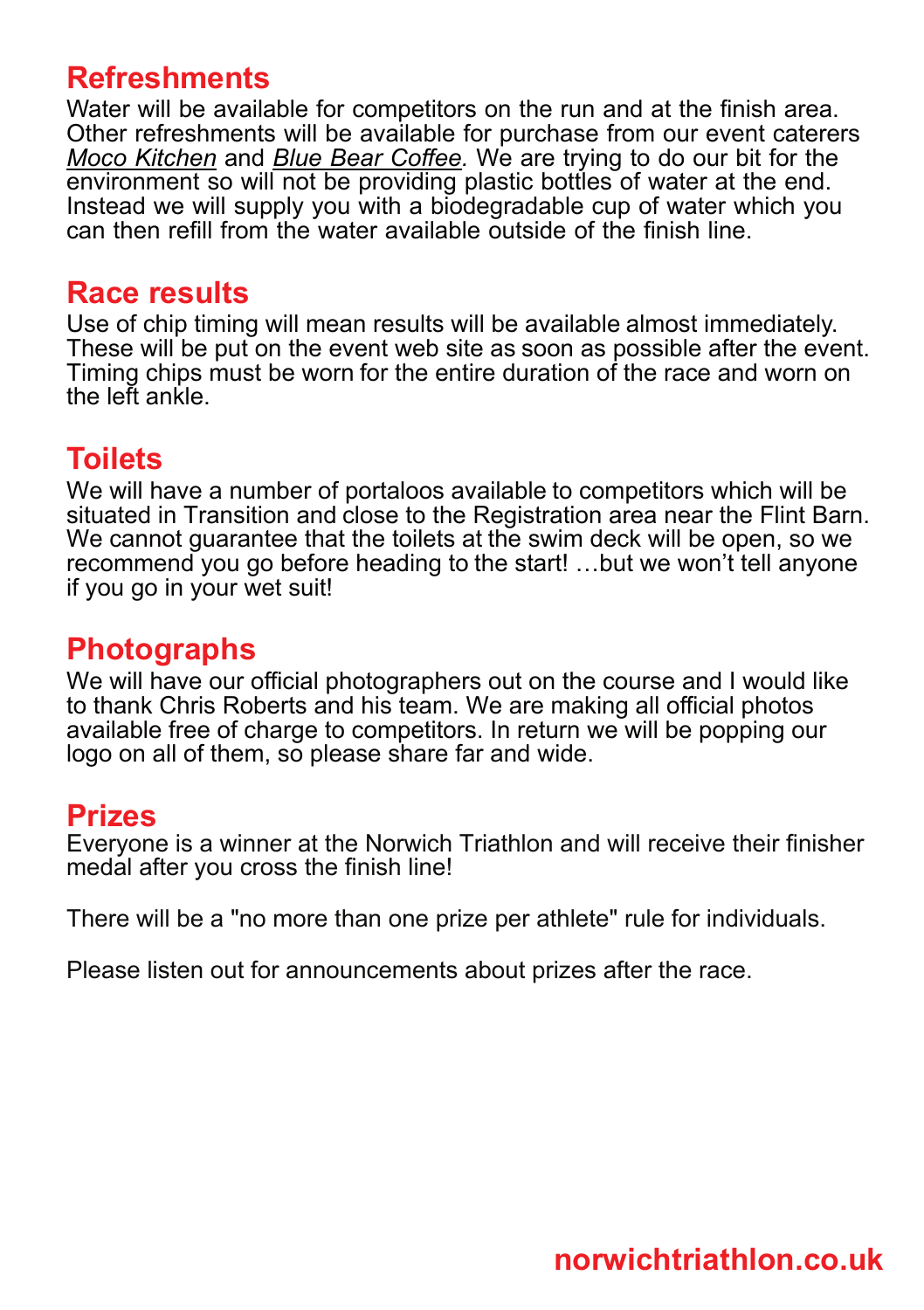# **The Event - schedule**

| Time      | What                                                      | Where                     |
|-----------|-----------------------------------------------------------|---------------------------|
| 0600      | Registration & Transition open                            | Registration / Transition |
| 0745      | <b>Registration CLOSES</b>                                |                           |
| 0750      | Standard and Relay competitors<br>to be at the Swim Start | Open Water Centre         |
| 0800      | <b>Transition CLOSES</b>                                  |                           |
| 0840      | Sprint competitors to be at the<br>Swim Start             | <b>Open Water Centre</b>  |
| 1130/1145 | Kit collection                                            | Transition                |
| 1245      | All kit out of Transition                                 | <b>Near Transition</b>    |
| 1300      | All shoes must be collected by<br>now                     | <b>Near Transition</b>    |

Finally, enjoy the race.

The marshals and technical officials are all volunteers and are there for your safety. The occasional "thank you" does wonders.

We are honoured to be able to hold the race in such a beautiful environment. Therefore, please respect the area keep it clean and tidy by taking your rubbish home, and smile at the locals!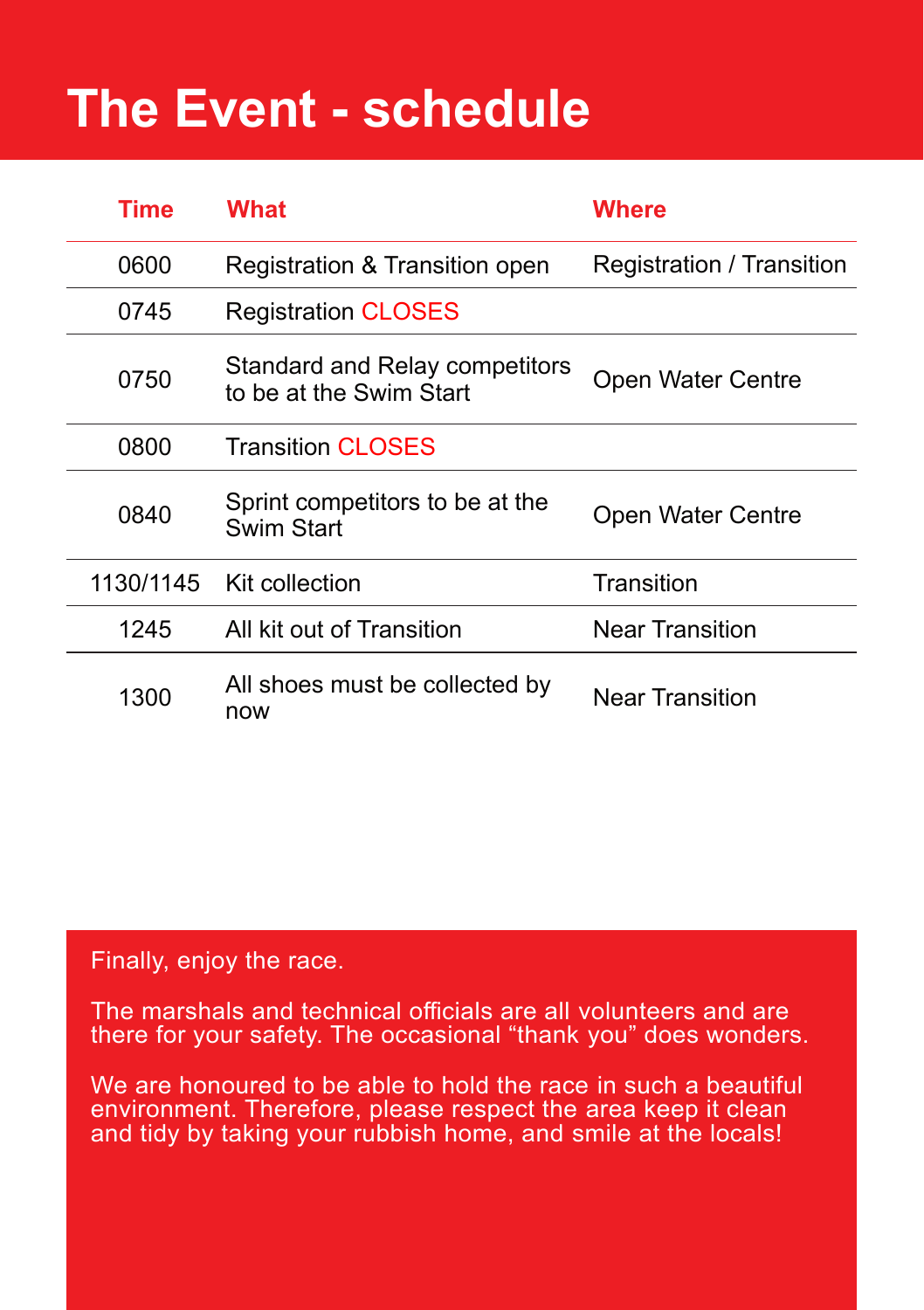### **A few peopleto thank...**

### **All of our race organisers and Marshals**

Please thank the Marshals and organisers (basically anyone wearing High Vis) and the British Triathlon Technical Official as they have all given up their time for free to support you in your race.

### **Catering**

Lucy and her team from *[Moco Kitchen](https://mocokitchen.co.uk/)* will be on site to keep you and your adoring fans fed (with a charge) and Bryn from Blue Bear Coffee. For an exclusive 10% of your *[Blue Bear Coffee](https://bluebearcoffee.com)* please use **NORWICHTRI2022.**

### **Bike support and all your triathlon needs**

Tri-Harder will be on hand on the day for last minute bike mechanical support and also for any purchases you might need/want for the race. Check out Norfolk's only triathlon store *[triharder.co.uk.](https://triharder.co.uk/)*

### **Charity Partner**

Blue Bear Coffee are not only providing us with our hot drinks this year, but we are also making a charitable donation for all of you who chose not to have your race T Shirt. To find out more about the charity please *[click](https://bluebearcoffee.com/donate/) [here](https://bluebearcoffee.com/donate/)*.

### **MKM**

Thank you to Gavin and his team at *MKM [building and plumbing](https://www.mkmbs.co.uk/branch/norwich) merchant* for supplying us with our transition fencing to keep all of your lovely bikes safe!